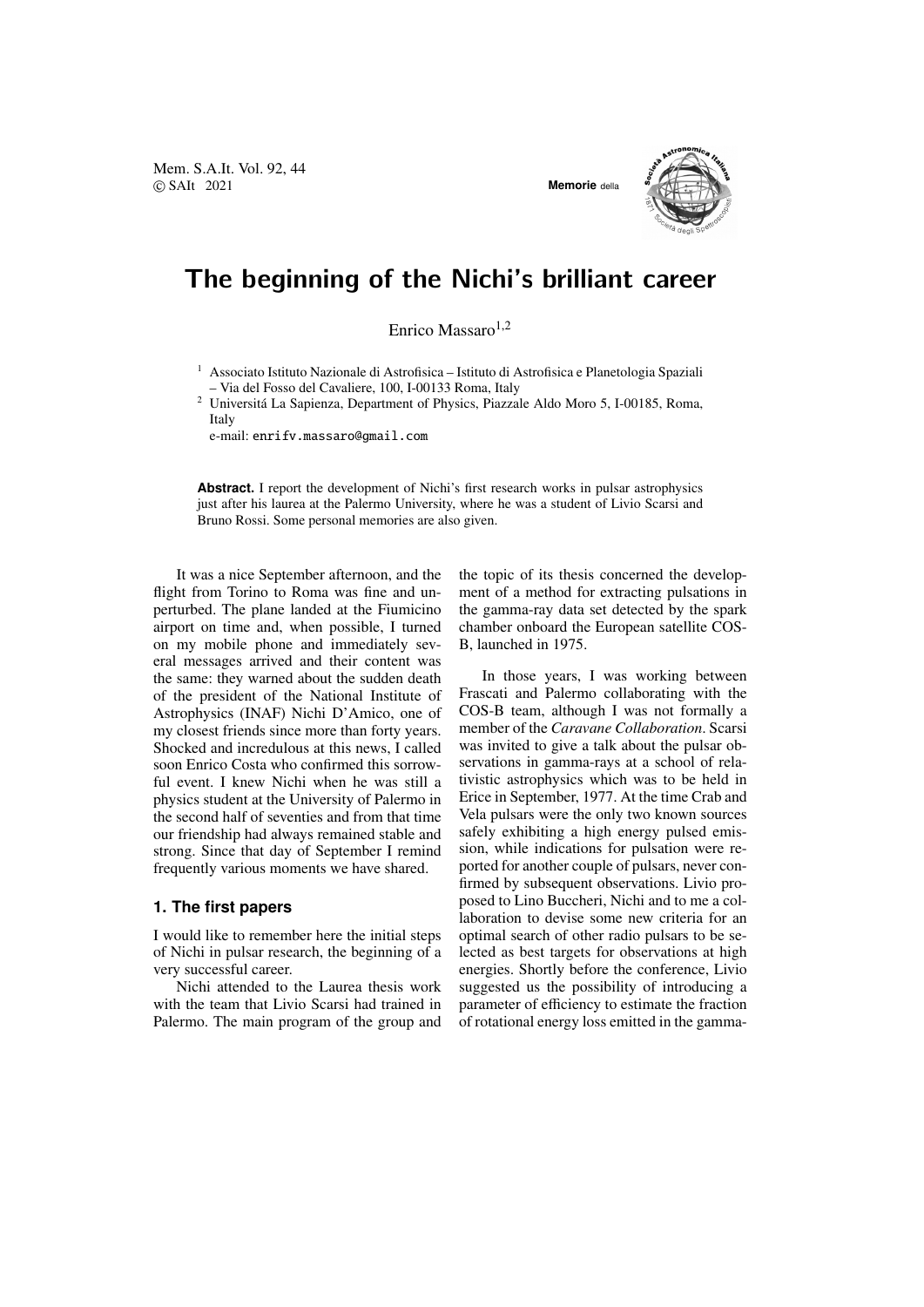ray band. A first report appeared in the school proceedings in the publications of the MPI fur Physik und Astrophysik, but Livio proposed to write a more complete paper for explaining how the high energy emission efficiency could be related to the two main observable pulsar parameters, precisely, the period *P* and its first derivative d*P*/d*t*.

At that time, I was working with Marco Salvati on the calculation of the spectrum and of the pulse profile in the gamma rays emitted by a pulsar. Our approach was based on the gap model proposed by Malvin Ruderman and Peter Sutherland in 1975. Considering the same model, Nichi and I derived a simple relationship for the gamma emission efficiency which, for young pulsars, resulted proportional to the  $P^{8/7}/(dP/dt)$ , or, approximately, to the characteristic age characteristic age.

The paper was written in a short time and Livio proposed to submit it to Nature as a letter. However, it was too long and the number of words was in excess of the maximum admitted for a letter. We then reduced the text and cancelled the section in which the efficiency relation was derived. The article was then sent to Nature and after about a month we received the answer: rejected. The referee's main objection was that it was not clear enough how the relation between efficiency and age was justified. After a short discussion we decided to restore the original version of the paper and to resubmit it explaining in the accompanying letter to the editor that it had not been possible to respect the limit of words for the sake of clarity and completeness. The new answer of the editor was different from the previous one and the paper was accepted without any change. It appeared in Nature in August 1978.

In the same year Nichi published two more papers, one in NIM and the other in Astronomy & Astrophysics, and this was Nichi's debut in the astrophysical research.

Nichi continued to work with the COS B team, but after a few years he went to Australia to work with Dick Manchester. Then he decided to continue the research work on pulsars but in the radio band. Back in Italy, Nichi moved to Bologna where he undertook an observational project with the Northern Cross. I remember well when he took me to Medicina to see the equipment that were realized under his guide to reveal radio pulses and to measure the interstellar dispersion.

## **2. The mentors**

In Palermo Nichi was a student of Livio Scarsi, who was a pupil of Occhialini and Rossi, and therefore he had a "noble" physical ancestry. One evening in Bologna Nichi and I were talking about the fundamental role played by Bruno Rossi in the birth of modern astrophysics and Nichi proudly told me that he was preserving as a relics the university examination booklet with the original Rossi's signature when he passed the final exam of the course. In fact, Bruno Rossi, after the retirement from MIT, was reinstated to a full professor position and was called at the University of Palermo, where he gave regular courses for a few years before the final retirement.

In addition to Scarsi and Rossi, the third mentor of which Nichi had a very great consideration was Richard Manchester at CSIRO who acquainted him with radio observations of pulsar. Nichi had a great ability that I have always admired: when, after having chosen a goal he was very able to clearly identify the best road map to achieve it and the main steps to be carried out. This skill allowed him to accomplish many important results in his career, one of the most important was the realization of the SRT, and was very useful during his presidency of INAF.

## **3. A personal memory**

Finally, I would also like to write here a personal memory. About thirty years ago I went to Bologna to see Nichi and to discuss about a program of coordinated radio-gamma observations. I had an appointment with Nichi around 10 in the morning at the Institute of Physics, but strangely he was not on time. I waited for him and after about an hour he called by phone the secretary to inform me that he was in a hospital and that he would arrive late.

After about another hour he called me again and said that his health condition was